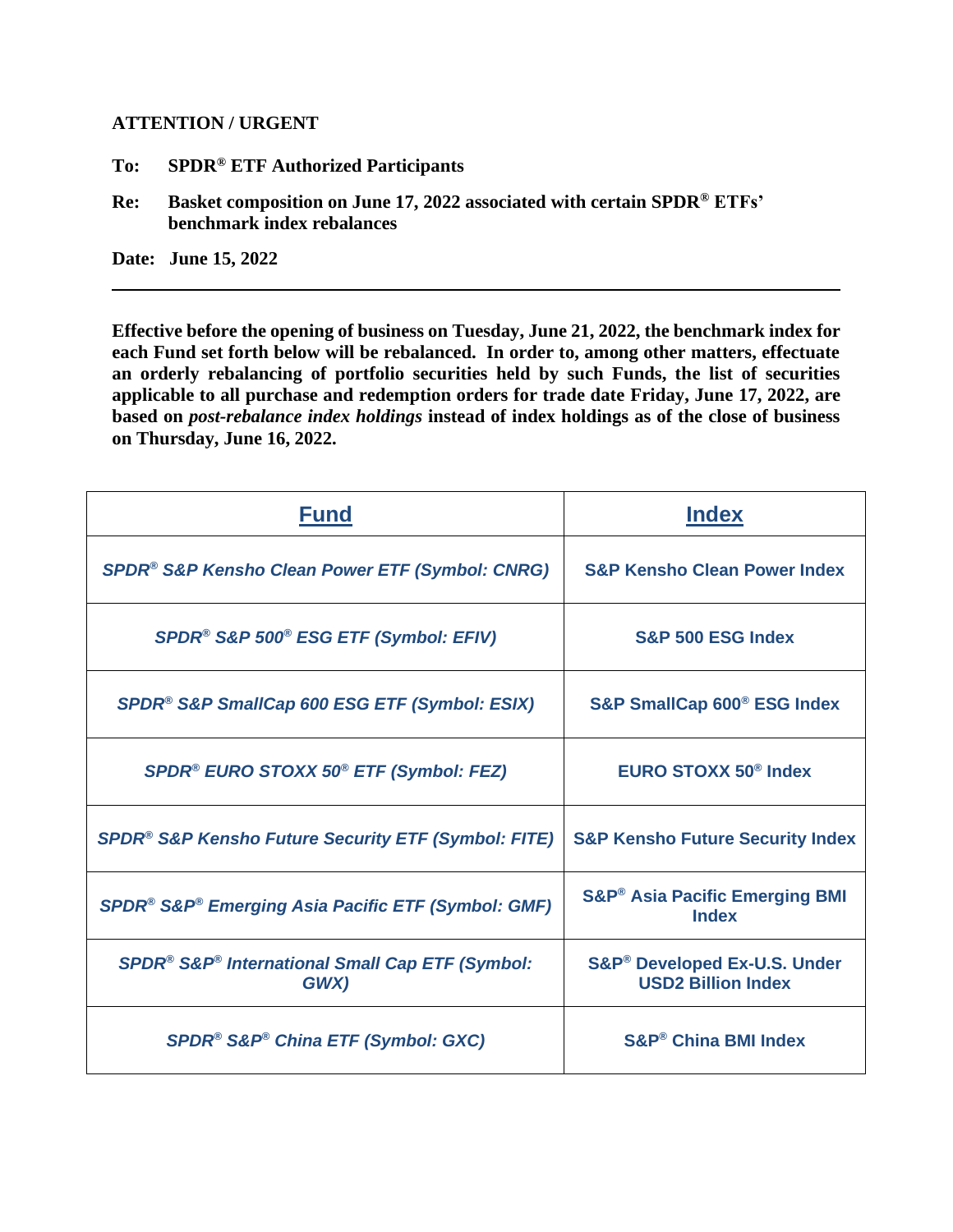| <b>SPDR<sup>®</sup> S&amp;P Kensho Smart Mobility ETF (Symbol: HAIL)</b>                     | <b>S&amp;P Kensho Smart Transportation</b><br><b>Index</b>                                 |
|----------------------------------------------------------------------------------------------|--------------------------------------------------------------------------------------------|
| <b>SPDR<sup>®</sup> S&amp;P<sup>®</sup> Bank ETF (Symbol: KBE)</b>                           | <b>S&amp;P<sup>®</sup> Banks Select Industry Index</b>                                     |
| <b>SPDR<sup>®</sup> S&amp;P<sup>®</sup> Capital Markets ETF (Symbol: KCE)</b>                | <b>S&amp;P<sup>®</sup> Capital Markets Select</b><br><b>Industry Index</b>                 |
| SPDR® S&P® Insurance ETF (Symbol: KIE)                                                       | <b>S&amp;P<sup>®</sup> Insurance Select Industry</b><br><b>Index</b>                       |
| <b>SPDR<sup>®</sup> S&amp;P Kensho New Economies Composite ETF</b><br>(Symbol: KOMP)         | <b>S&amp;P Kensho New Economies</b><br><b>Composite Index</b>                              |
| <b>SPDR<sup>®</sup> S&amp;P<sup>®</sup> Regional Banking ETF (Symbol: KRE)</b>               | <b>S&amp;P® Regional Banks Select</b><br><b>Industry Index</b>                             |
| SPDR® S&P® 400 Mid Cap Growth ETF (Symbol: MDYG)                                             | S&P® Mid Cap 400 Growth Index <sup>SM</sup>                                                |
| SPDR® S&P® 400 Mid Cap Value ETF (Symbol: MDYV)                                              | S&P® Mid Cap 400 Value Index <sup>SM</sup>                                                 |
| SPDR® S&P® 1500 Momentum Tilt ETF (Symbol: MMTM)                                             | S&P® 1500 Positive Momentum Tilt<br><b>Index</b>                                           |
| <b>SPDR<sup>®</sup> S&amp;P Kensho Final Frontiers ETF (Symbol:</b><br><b>ROKT)</b>          | <b>S&amp;P Kensho Final Frontiers Index</b>                                                |
| SPDR® Dow Jones® Global Real Estate ETF (Symbol:<br><b>RWO)</b>                              | Dow Jones <sup>®</sup> Global Select Real<br><b>Estate Securities Index<sup>SM</sup></b>   |
| <b>SPDR<sup>®</sup> Dow Jones<sup>®</sup> REIT ETF (Symbol: RWR)</b>                         | Dow Jones <sup>®</sup> U.S. Select REIT<br>Index <sup>SM</sup>                             |
| <b>SPDR<sup>®</sup> Dow Jones<sup>®</sup> International Real Estate ETF</b><br>(Symbol: RWX) | Dow Jones <sup>®</sup> Global ex-U.S. Select<br>Real Estate Securities Index <sup>SM</sup> |
| <b>SPDR<sup>®</sup> S&amp;P Kensho Intelligent Structures ETF (Symbol:</b><br>SIMS)          | <b>S&amp;P Kensho Intelligent</b><br><b>Infrastructure Index</b>                           |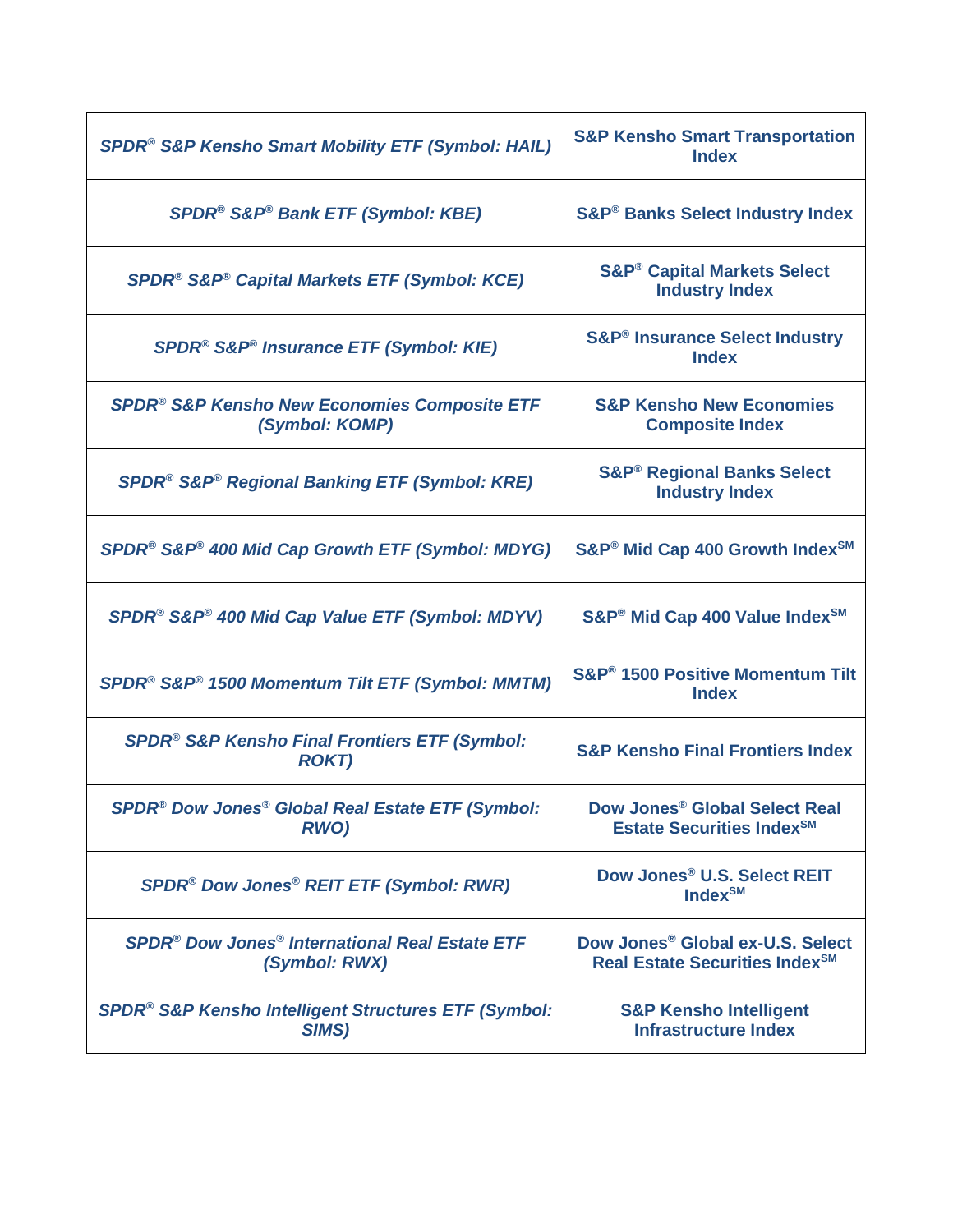| SPDR <sup>®</sup> S&P® 600 Small Cap ETF (Symbol: SLY)                                                | S&P® SmallCap 600 Index <sup>SM</sup>                        |
|-------------------------------------------------------------------------------------------------------|--------------------------------------------------------------|
| SPDR® S&P® 600 Small Cap Growth ETF (Symbol:<br>SLYG)                                                 | S&P® SmallCap 600 Growth<br>Index $\mathsf{S}^{\mathsf{M}}$  |
| SPDR® S&P® 600 Small Cap Value ETF (Symbol: SLYV)                                                     | S&P <sup>®</sup> SmallCap 600 Value Index <sup>SM</sup>      |
| SPDR <sup>®</sup> Portfolio Developed World ex-US ETF (Symbol:<br><b>SPDW)</b>                        | S&P® Developed Ex-U.S. BMI<br><b>Index</b>                   |
| <b>SPDR<sup>®</sup> Portfolio Emerging Markets ETF (Symbol: SPEM)</b>                                 | <b>S&amp;P® Emerging BMI Index</b>                           |
| <b>SPDR<sup>®</sup> Portfolio Europe ETF (Symbol: SPEU)</b>                                           | <b>STOXX<sup>®</sup> Europe Total Market</b><br><b>Index</b> |
| SPDR® Portfolio S&P 500® ETF (Symbol: SPLG)                                                           | <b>S&amp;P 500<sup>®</sup> Index</b>                         |
| SPDR <sup>®</sup> Portfolio S&P 400 <sup>®</sup> Mid Cap ETF (Symbol: SPMD)                           | S&P MidCap 400 <sup>®</sup> Index <sup>™</sup>               |
| SPDR® Portfolio S&P 600® Small Cap ETF (Symbol:<br><b>SPSM)</b>                                       | S&P SmallCap® 600 Index <sup>SM</sup>                        |
| SPDR <sup>®</sup> Portfolio S&P 1500 <sup>®</sup> Composite Stock Market<br><b>ETF (Symbol: SPTM)</b> | <b>S&amp;P Composite 1500<sup>®</sup> Index</b>              |
| SPDR® S&P 500® ETF Trust (Symbol: SPY)                                                                | S&P® 500 Index                                               |
| SPDR <sup>®</sup> Portfolio S&P 500 <sup>®</sup> Growth ETF (Symbol: SPYG)                            | S&P® 500 Growth Index                                        |
| SPDR® Portfolio S&P 500® Value ETF (Symbol: SPYV)                                                     | S&P <sup>®</sup> 500 Value Index                             |
| <b>SPDR<sup>®</sup> S&amp;P<sup>®</sup> 500 Fossil Fuel Reserves Free ETF</b><br>(Symbol: SPYX)       | S&P <sup>®</sup> 500 Fossil Fuel Free Index                  |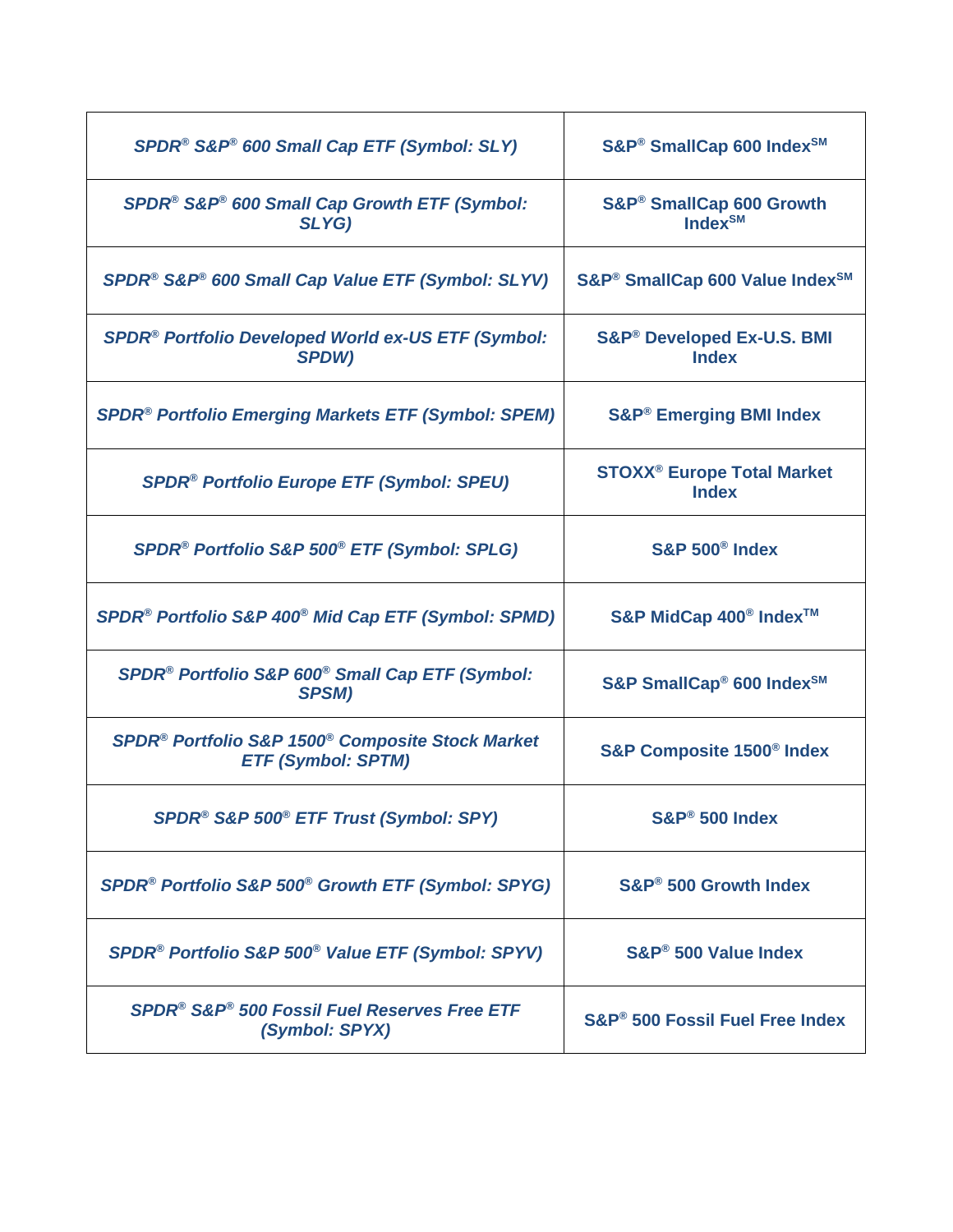| SPDR <sup>®</sup> S&P® 1500 Value Tilt ETF (Symbol: VLU)                         | S&P <sup>®</sup> 1500 Low Valuation Tilt<br><b>Index</b>                         |
|----------------------------------------------------------------------------------|----------------------------------------------------------------------------------|
| SPDR® S&P® Aerospace & Defense ETF (Symbol: XAR)                                 | S&P® Aerospace & Defense Select<br>Industry <sup>®</sup> Index                   |
| SPDR® S&P® Biotech ETF (Symbol: XBI)                                             | <b>S&amp;P® Biotechnology Select</b><br>Industry <sup>™</sup> Index              |
| SPDR <sup>®</sup> S&P® Oil & Gas Equipment & Services ETF<br>(Symbol: XES)       | S&P® Oil & Gas Equipment &<br>Services Select Industry® Index                    |
| <b>SPDR<sup>®</sup> S&amp;P<sup>®</sup> Homebuilders ETF (Symbol: XHB)</b>       | <b>S&amp;P<sup>®</sup> Homebuilders Select</b><br>Industry™ Index                |
| SPDR <sup>®</sup> S&P <sup>®</sup> Health Care Equipment ETF (Symbol: XHE)       | <b>S&amp;P<sup>®</sup> Health Care Equipment</b><br><b>Select Industry Index</b> |
| <b>SPDR<sup>®</sup> S&amp;P® Health Care Services ETF (Symbol: XHS)</b>          | <b>S&amp;P<sup>®</sup> Health Care Services Select</b><br>Industry® Index        |
| The Materials Select Sector SPDR® Fund (Symbol: XLB)                             | <b>Materials Select Sector Index</b>                                             |
| The Communication Services Select Sector SPDR <sup>®</sup> Fund<br>(Symbol: XLC) | <b>Communication Services Select</b><br><b>Sector Index</b>                      |
| The Energy Select Sector SPDR® Fund (Symbol: XLE)                                | <b>Energy Select Sector Index</b>                                                |
| The Financial Select Sector SPDR <sup>®</sup> Fund (Symbol: XLF)                 | <b>Financial Select Sector Index</b>                                             |
| The Industrial Select Sector SPDR® Fund (Symbol: XLI)                            | <b>Industrial Select Sector Index</b>                                            |
| The Technology Select Sector SPDR <sup>®</sup> Fund (Symbol:<br>XLK)             | <b>Technology Select Sector Index</b>                                            |
| The Consumer Staples Select Sector SPDR <sup>®</sup> Fund<br>(Symbol: XLP)       | <b>Consumer Staples Select Sector</b><br><b>Index</b>                            |